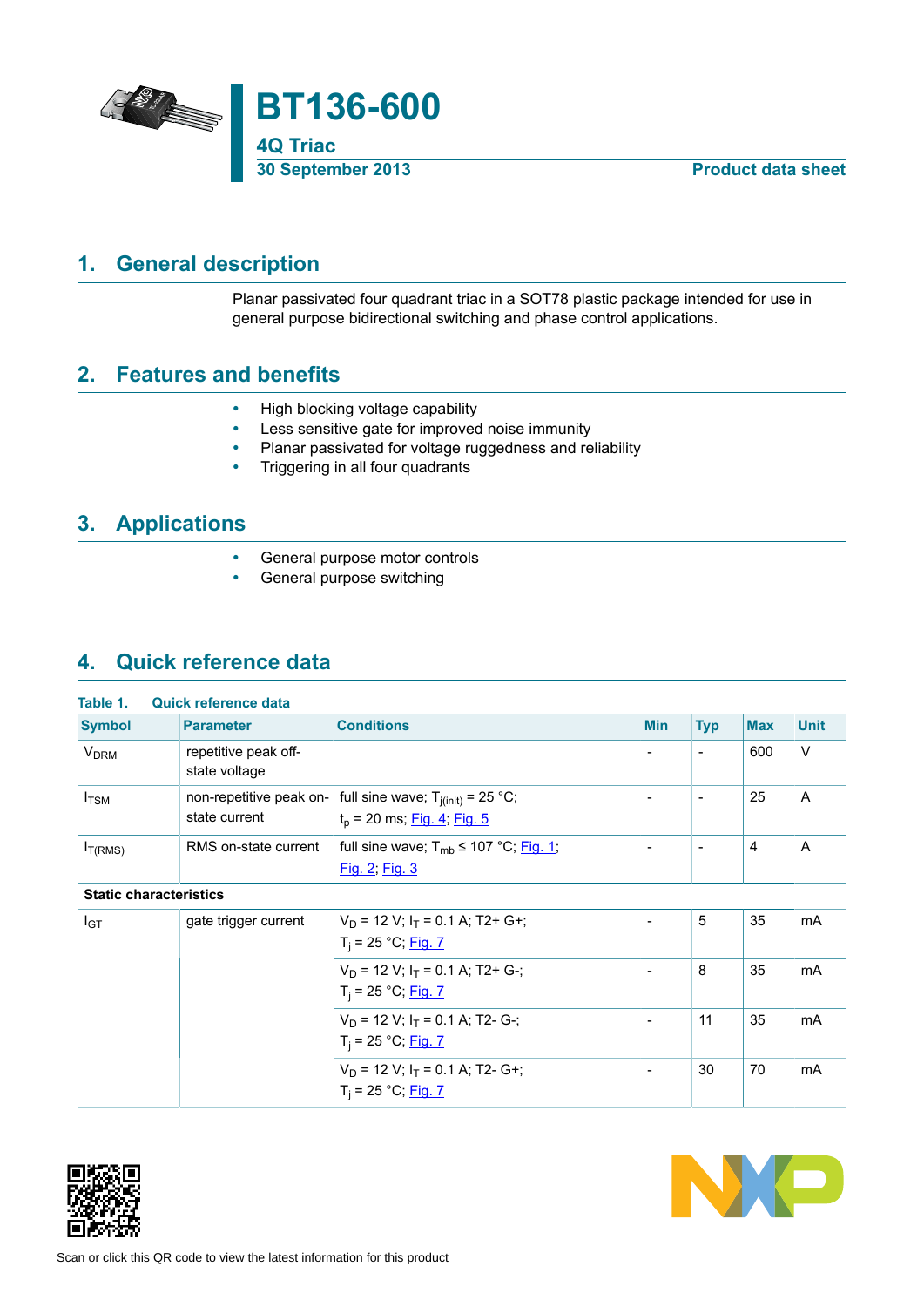# <span id="page-1-0"></span>**5. Pinning information**

| Table 2. |                | <b>Pinning information</b>        |                                                          |                       |
|----------|----------------|-----------------------------------|----------------------------------------------------------|-----------------------|
| Pin      | <b>Symbol</b>  | <b>Description</b>                | <b>Simplified outline</b>                                | <b>Graphic symbol</b> |
|          | T <sub>1</sub> | main terminal 1                   | mb                                                       |                       |
| 2        | T <sub>2</sub> | main terminal 2                   |                                                          | $s$ ym $051$          |
| 3        | G              | gate                              |                                                          |                       |
| mb       | T <sub>2</sub> | mounting base; main<br>terminal 2 | $\frac{11}{2}$ $\frac{11}{3}$<br><b>TO-220AB (SOT78)</b> |                       |
|          |                |                                   |                                                          |                       |

# <span id="page-1-1"></span>**6. Ordering information**

| <b>Ordering information</b><br>Table 3. |                 |                                                                                     |                |
|-----------------------------------------|-----------------|-------------------------------------------------------------------------------------|----------------|
| <b>Type number</b>                      | Package         |                                                                                     |                |
|                                         | <b>Name</b>     | <b>Description</b>                                                                  | <b>Version</b> |
| BT136-600                               | <b>TO-220AB</b> | plastic single-ended package; heatsink mounted; 1 mounting<br>hole; 3-lead TO-220AB | SOT78          |
| BT136-600/DG                            | <b>TO-220AB</b> | plastic single-ended package; heatsink mounted; 1 mounting<br>hole; 3-lead TO-220AB | SOT78          |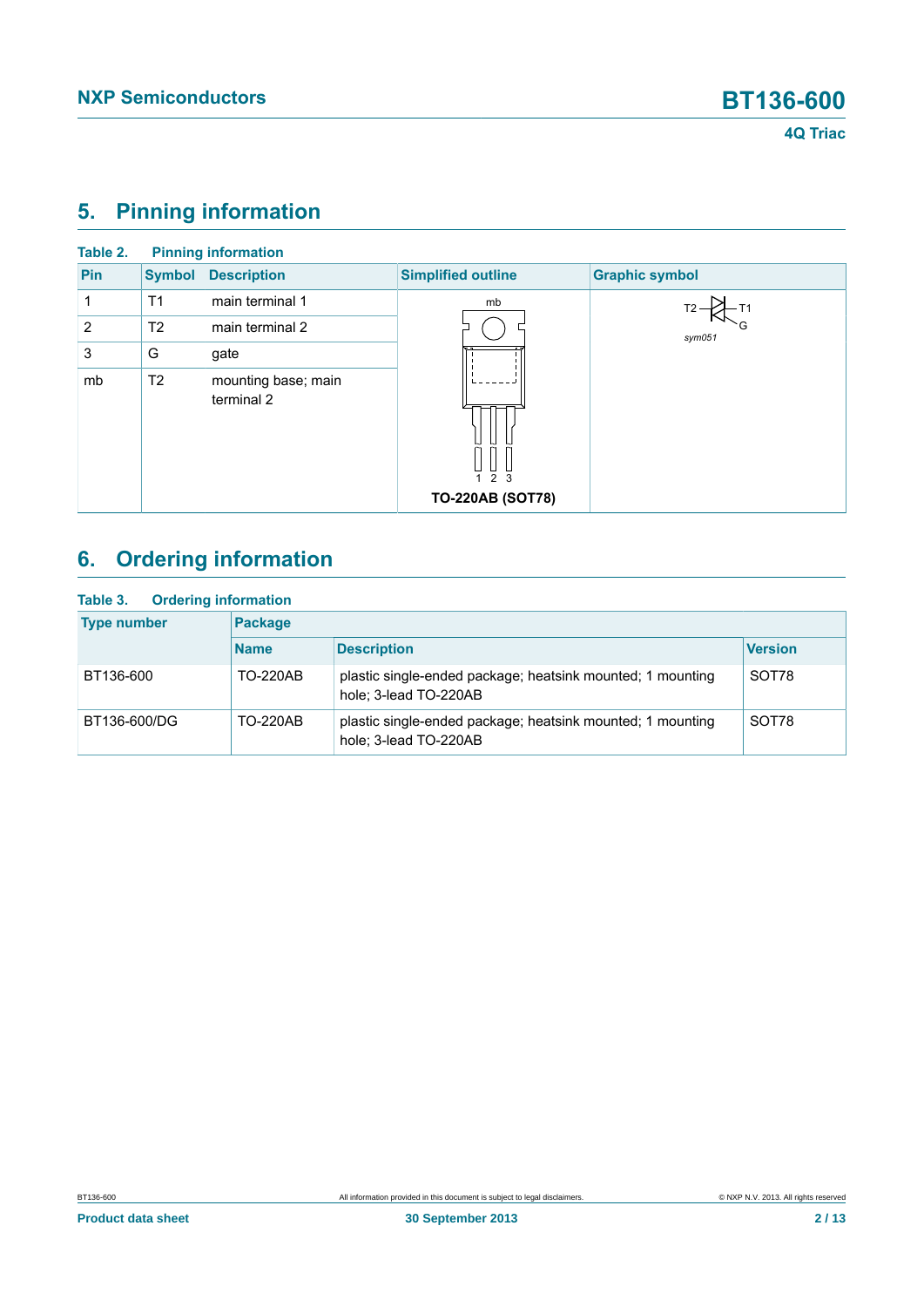# <span id="page-2-0"></span>**7. Limiting values**

### **Table 4. Limiting values**

*In accordance with the Absolute Maximum Rating System (IEC 60134).*

| <b>Symbol</b>             | <b>Parameter</b>                        | <b>Conditions</b>                                                         | <b>Min</b>               | <b>Max</b> | <b>Unit</b>  |
|---------------------------|-----------------------------------------|---------------------------------------------------------------------------|--------------------------|------------|--------------|
| <b>V<sub>DRM</sub></b>    | repetitive peak off-state voltage       |                                                                           | $\overline{\phantom{a}}$ | 600        | V            |
| $I_{T(RMS)}$              | RMS on-state current                    | full sine wave; $T_{mb} \le 107$ °C; Fig. 1;<br>Fig. 2; Fig. 3            | $\overline{\phantom{a}}$ | 4          | A            |
| $I_{\rm TSM}$             | non-repetitive peak on-state<br>current | full sine wave; $T_{j(int)} = 25 °C$ ;<br>$t_p$ = 20 ms; Fig. 4; Fig. 5   | $\overline{\phantom{a}}$ | 25         | Α            |
|                           |                                         | full sine wave; $T_{j(int)} = 25 °C$ ;<br>$t_p = 16.7$ ms                 | $\overline{\phantom{a}}$ | 27         | A            |
| $I^2t$                    | 12t for fusing                          | $t_p$ = 10 ms; SIN                                                        | $\overline{\phantom{a}}$ | 3.1        | $A^2$ s      |
| $dl_T/dt$                 | rate of rise of on-state current        | $I_T = 6$ A; $I_G = 0.2$ A; dl <sub>G</sub> /dt = 0.2 A/µs;<br>$T2+G+$    | $\frac{1}{2}$            | 50         | $A/\mu s$    |
|                           |                                         | $I_T = 6$ A; $I_G = 0.2$ A; dl <sub>G</sub> /dt = 0.2 A/µs;<br>$T2+G-$    | $\overline{\phantom{a}}$ | 50         | $A/\mu s$    |
|                           |                                         | $I_T = 6$ A; $I_G = 0.2$ A; dl <sub>G</sub> /dt = 0.2 A/µs;<br>$T2 - G -$ | $\overline{\phantom{a}}$ | 50         | $A/\mu s$    |
|                           |                                         | $I_T = 6$ A; $I_G = 0.2$ A; dl <sub>G</sub> /dt = 0.2 A/µs;<br>$T2 - G+$  | $\overline{\phantom{a}}$ | 10         | $A/\mu s$    |
| $I_{GM}$                  | peak gate current                       |                                                                           | $\overline{\phantom{a}}$ | 2          | A            |
| $P_{GM}$                  | peak gate power                         |                                                                           | $\overline{\phantom{a}}$ | 5          | W            |
| $P_{G(AV)}$               | average gate power                      | over any 20 ms period                                                     | $\qquad \qquad -$        | 0.5        | W            |
| $\mathsf{T}_{\text{stg}}$ | storage temperature                     |                                                                           | $-40$                    | 150        | $^{\circ}$ C |
| $T_j$                     | junction temperature                    |                                                                           | $\overline{\phantom{a}}$ | 125        | $^{\circ}C$  |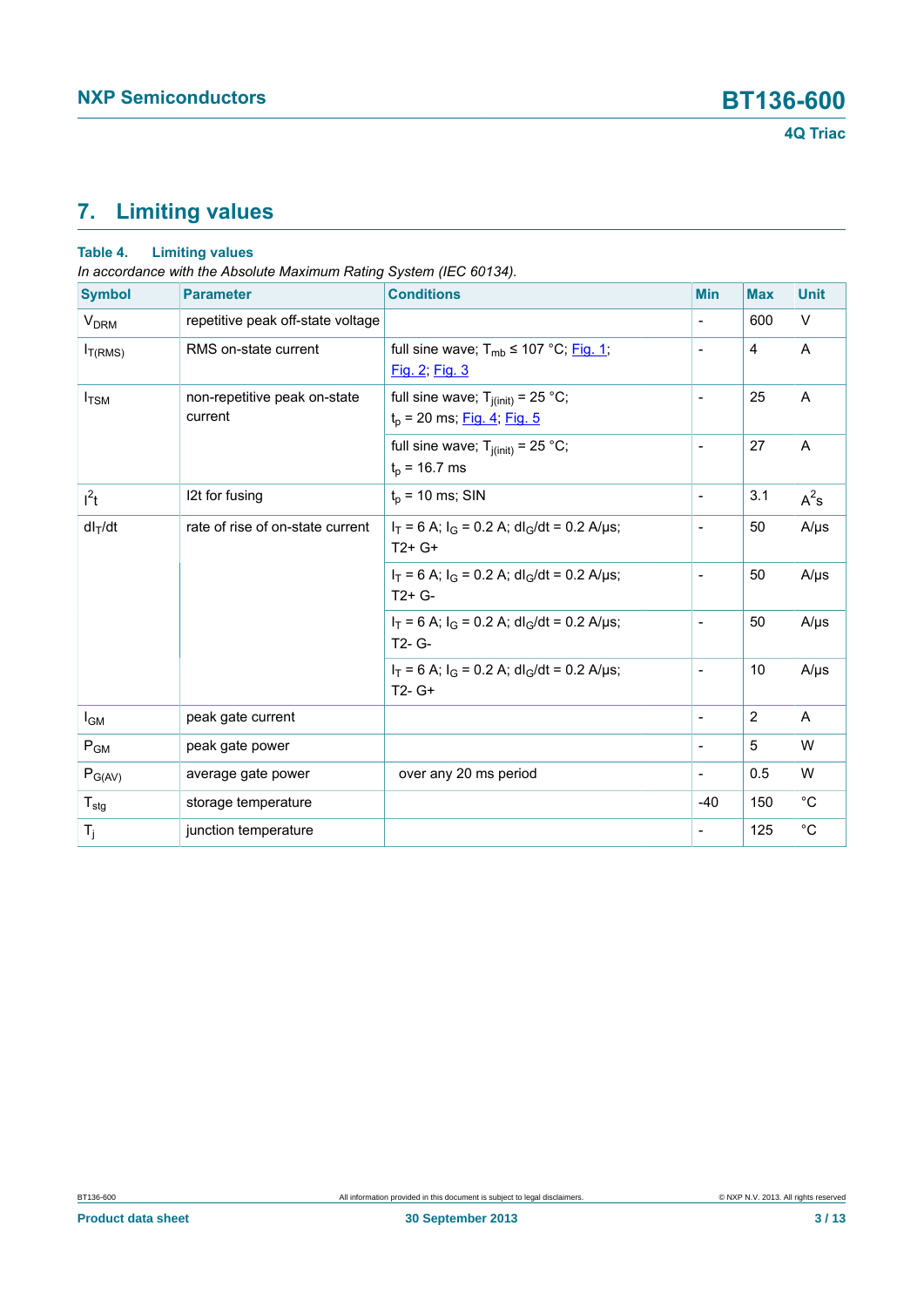<span id="page-3-2"></span><span id="page-3-1"></span><span id="page-3-0"></span>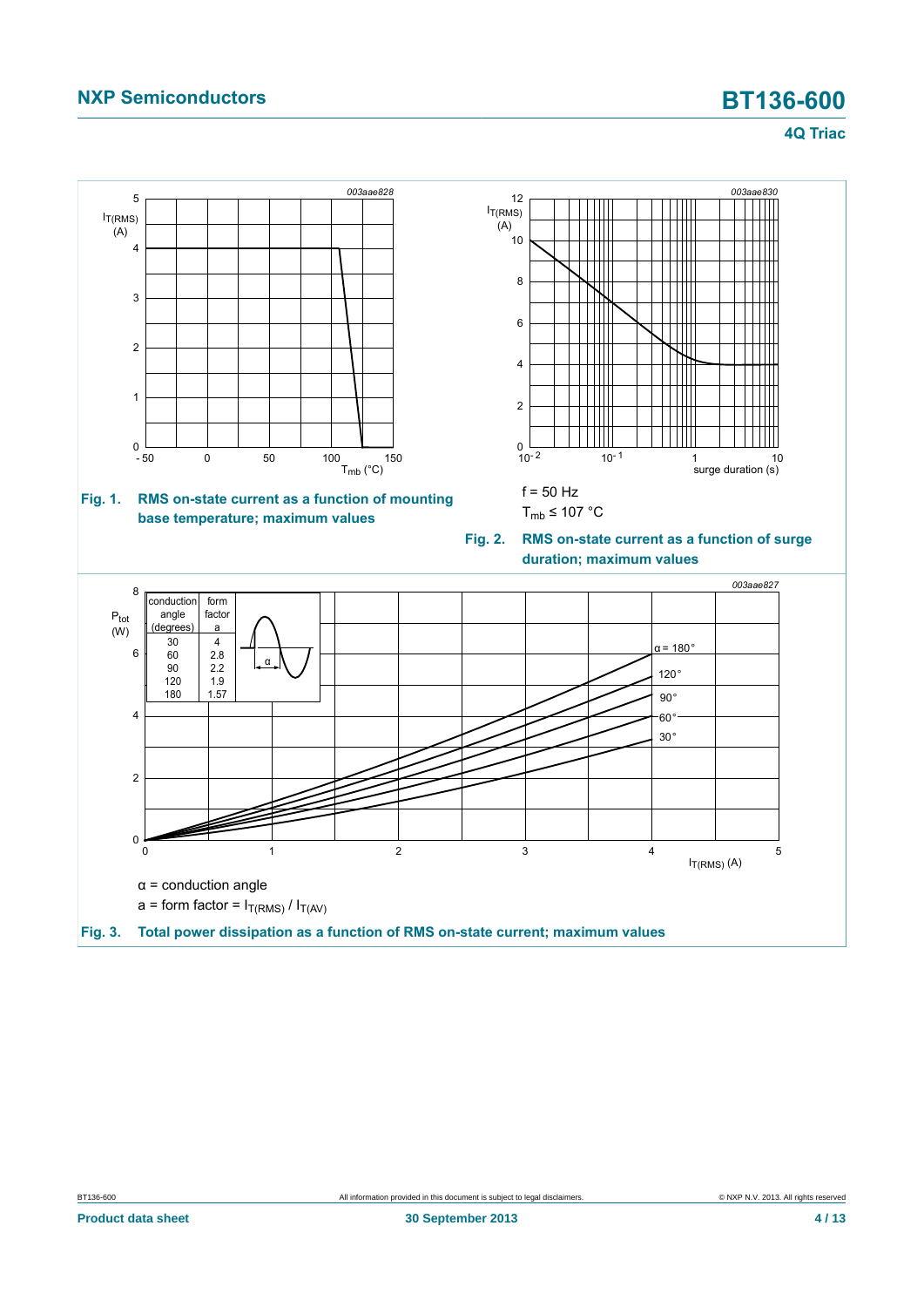<span id="page-4-1"></span><span id="page-4-0"></span>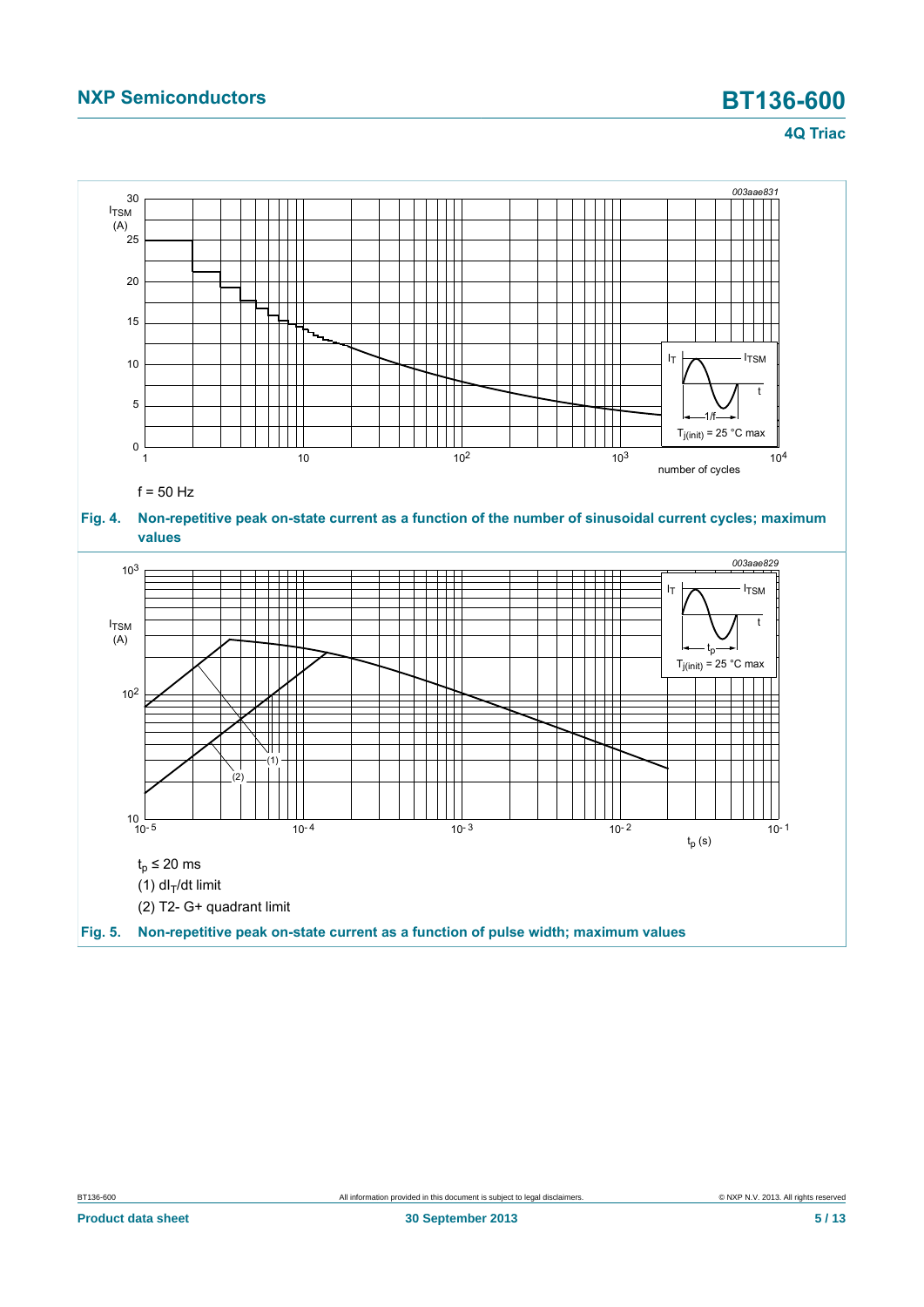# <span id="page-5-1"></span>**8. Thermal characteristics**

| Table 5.       | <b>Thermal characteristics</b>                    |                    |            |                          |                          |             |
|----------------|---------------------------------------------------|--------------------|------------|--------------------------|--------------------------|-------------|
| <b>Symbol</b>  | <b>Parameter</b>                                  | <b>Conditions</b>  | <b>Min</b> | <b>Typ</b>               | <b>Max</b>               | <b>Unit</b> |
| $R_{th(i-mb)}$ | thermal resistance                                | half cycle; Fig. 6 | -          | $\overline{\phantom{0}}$ | 3.7                      | K/W         |
|                | from junction to<br>mounting base                 | full cycle; Fig. 6 | -          | $\overline{\phantom{0}}$ | 3                        | K/W         |
| $R_{th(j-a)}$  | thermal resistance<br>from junction to<br>ambient | in free air        | -          | 60                       | $\overline{\phantom{0}}$ | K/W         |

<span id="page-5-0"></span>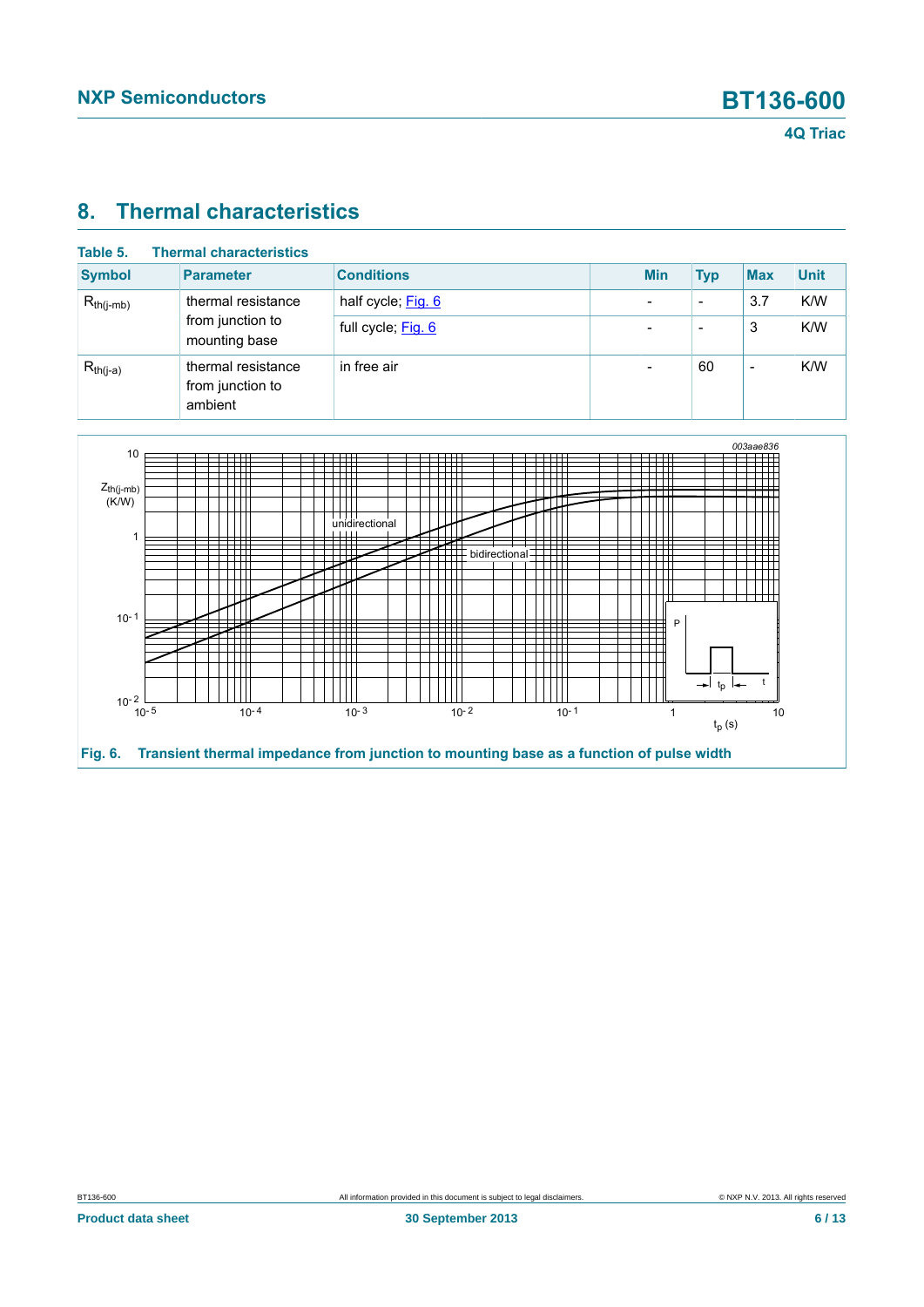# <span id="page-6-0"></span>**9. Characteristics**

| Table 6.                       | <b>Characteristics</b>                   |                                                                                                                                        |                          |                  |                          |             |
|--------------------------------|------------------------------------------|----------------------------------------------------------------------------------------------------------------------------------------|--------------------------|------------------|--------------------------|-------------|
| <b>Symbol</b>                  | <b>Parameter</b>                         | <b>Conditions</b>                                                                                                                      | <b>Min</b>               | <b>Typ</b>       | <b>Max</b>               | <b>Unit</b> |
| <b>Static characteristics</b>  |                                          |                                                                                                                                        |                          |                  |                          |             |
| $I_{GT}$                       | gate trigger current                     | $V_D$ = 12 V; $I_T$ = 0.1 A; T2+ G+;<br>$T_i = 25 °C;$ Fig. 7                                                                          | $\blacksquare$           | 5                | 35                       | mA          |
|                                |                                          | $V_D$ = 12 V; $I_T$ = 0.1 A; T2+ G-;<br>$T_i = 25 °C;$ Fig. 7                                                                          | $\blacksquare$           | 8                | 35                       | mA          |
|                                |                                          | $V_D$ = 12 V; $I_T$ = 0.1 A; T2- G-;<br>$T_i = 25 °C;$ Fig. 7                                                                          |                          | 11               | 35                       | mA          |
|                                |                                          | $V_D$ = 12 V; $I_T$ = 0.1 A; T2- G+;<br>$T_i = 25 °C;$ Fig. 7                                                                          |                          | 30               | 70                       | mA          |
| I <sub>L</sub>                 | latching current                         | $V_D$ = 12 V; $I_G$ = 0.1 A; T2+ G+;<br>$T_i = 25 °C;$ Fig. 8                                                                          | $\blacksquare$           | $\overline{7}$   | 20                       | mA          |
|                                |                                          | $V_D$ = 12 V; $I_G$ = 0.1 A; T2+ G-;<br>$T_i = 25 °C;$ Fig. 8                                                                          | $\overline{\phantom{a}}$ | 16               | 30                       | mA          |
|                                |                                          | $V_D$ = 12 V; $I_G$ = 0.1 A; T2- G-;<br>$T_i = 25 °C;$ Fig. 8                                                                          |                          | 5                | 20                       | mA          |
|                                |                                          | $V_D$ = 12 V; $I_G$ = 0.1 A; T2- G+;<br>$T_i = 25 °C;$ Fig. 8                                                                          | $\blacksquare$           | $\overline{7}$   | 30                       | mA          |
| Iн                             | holding current                          | $V_D$ = 12 V; T <sub>i</sub> = 25 °C; Fig. 9                                                                                           | $\overline{\phantom{a}}$ | 5                | 15                       | mA          |
| $V_T$                          | on-state voltage                         | $I_T$ = 5 A; T <sub>i</sub> = 25 °C; <u>Fig. 10</u>                                                                                    |                          | 1.4              | 1.7                      | V           |
| V <sub>GT</sub>                | gate trigger voltage                     | $V_D$ = 12 V; $I_T$ = 0.1 A; T <sub>i</sub> = 25 °C;<br>Fig. 11                                                                        |                          | 0.7              | $\mathbf{1}$             | V           |
|                                |                                          | $V_D$ = 400 V; $I_T$ = 0.1 A; T <sub>i</sub> = 125 °C;<br><b>Fig. 11</b>                                                               | 0.25                     | 0.4              | $\blacksquare$           | $\vee$      |
| $I_D$                          | off-state current                        | $V_D$ = 600 V; T <sub>i</sub> = 125 °C                                                                                                 | $\blacksquare$           | 0.1              | 0.5                      | mA          |
| <b>Dynamic characteristics</b> |                                          |                                                                                                                                        |                          |                  |                          |             |
| $dV_D/dt$                      | rate of rise of off-state<br>voltage     | $V_{DM}$ = 402 V; T <sub>i</sub> = 125 °C; (V <sub>DM</sub> = 67%<br>of V <sub>DRM</sub> ); exponential waveform; gate<br>open circuit | 100                      | 250              | $\overline{\phantom{a}}$ | $V/\mu s$   |
| $dV_{com}/dt$                  | rate of change of<br>commutating voltage | $V_D$ = 400 V; T <sub>i</sub> = 95 °C; dl <sub>com</sub> /dt = 1.8 A/<br>ms; $I_T = 4$ A; gate open circuit                            | $\overline{\phantom{a}}$ | 50               | $\overline{\phantom{a}}$ | $V/\mu s$   |
| $t_{gt}$                       | gate-controlled turn-on<br>time          | $I_{TM}$ = 6 A; $V_D$ = 600 V; $I_G$ = 0.1 mA; dl <sub>G</sub> /<br>$dt = 5$ A/ $\mu$ s                                                |                          | $\boldsymbol{2}$ | $\overline{\phantom{a}}$ | μs          |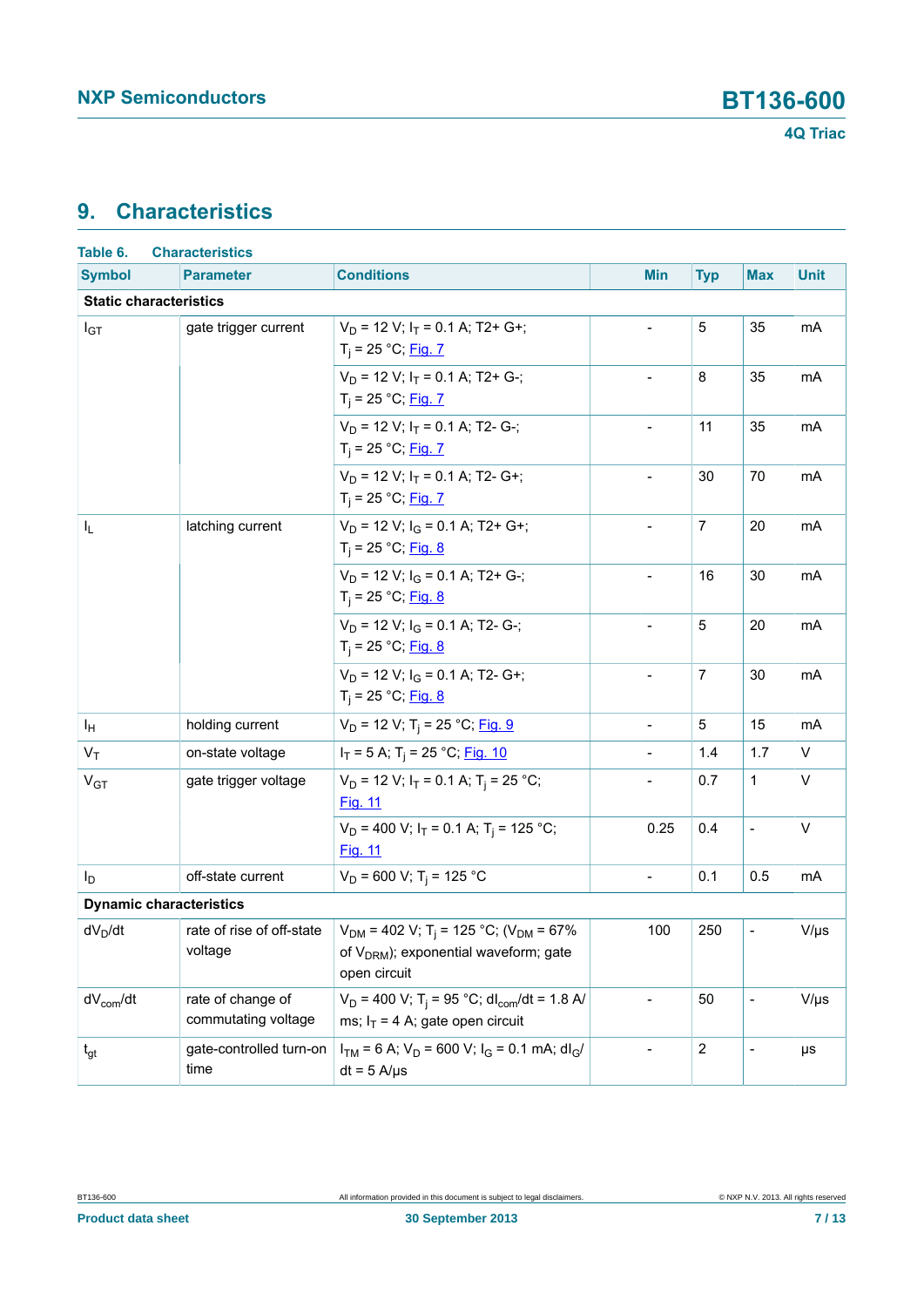<span id="page-7-3"></span><span id="page-7-2"></span><span id="page-7-1"></span><span id="page-7-0"></span>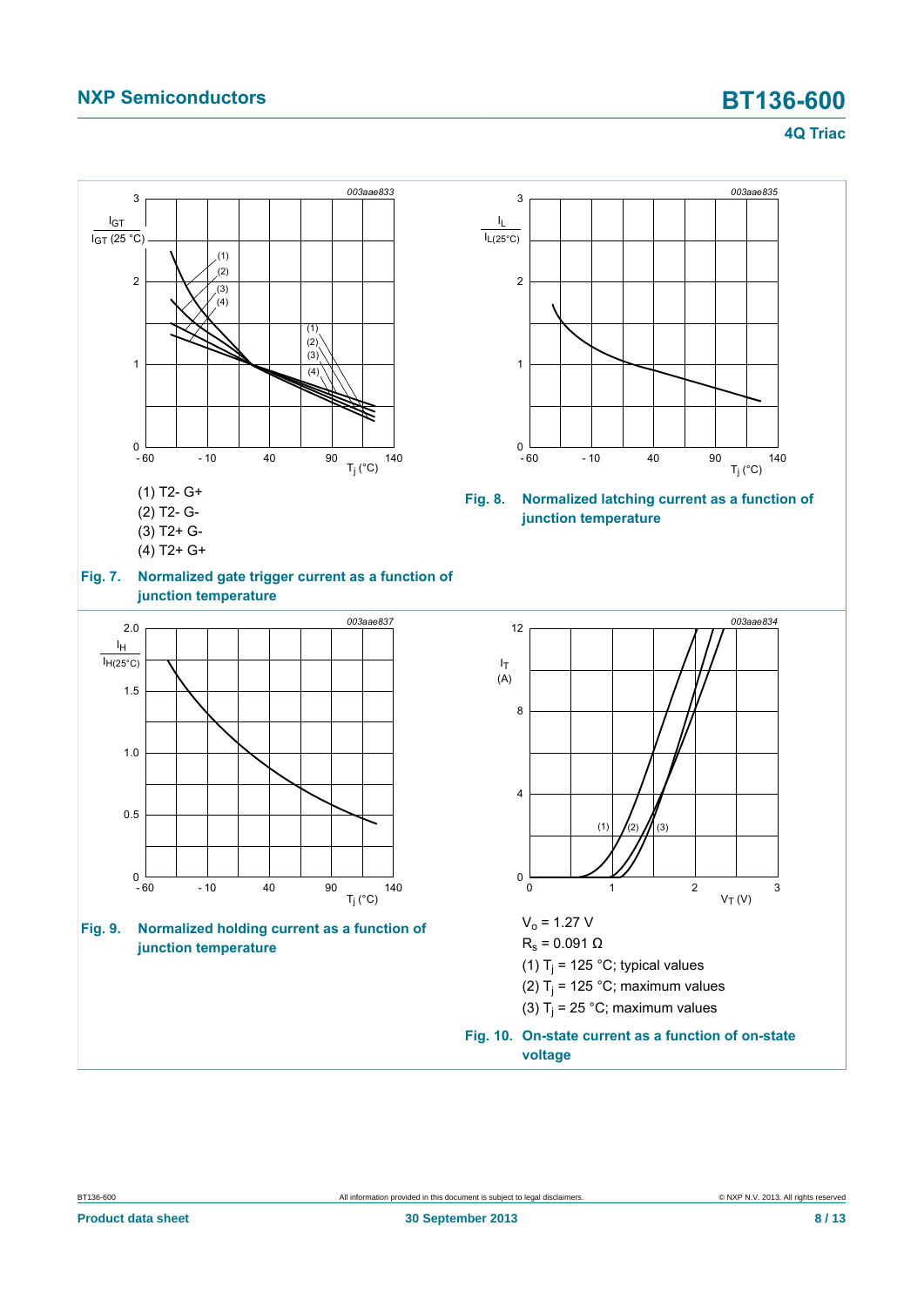<span id="page-8-0"></span>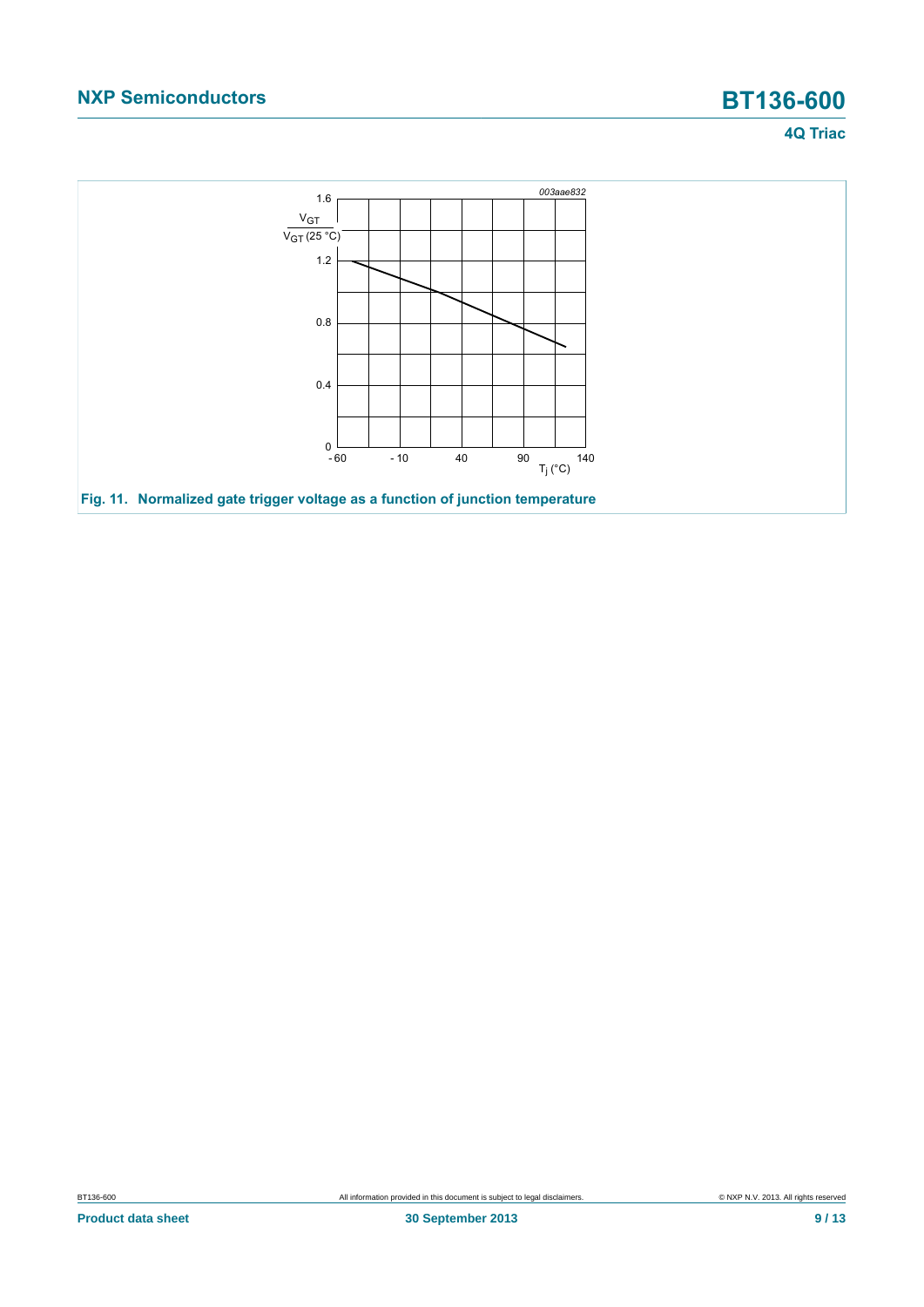# <span id="page-9-0"></span>**10. Package outline**



BT136-600 All information provided in this document is subject to legal disclaimers. © NXP N.V. 2013. All rights reserved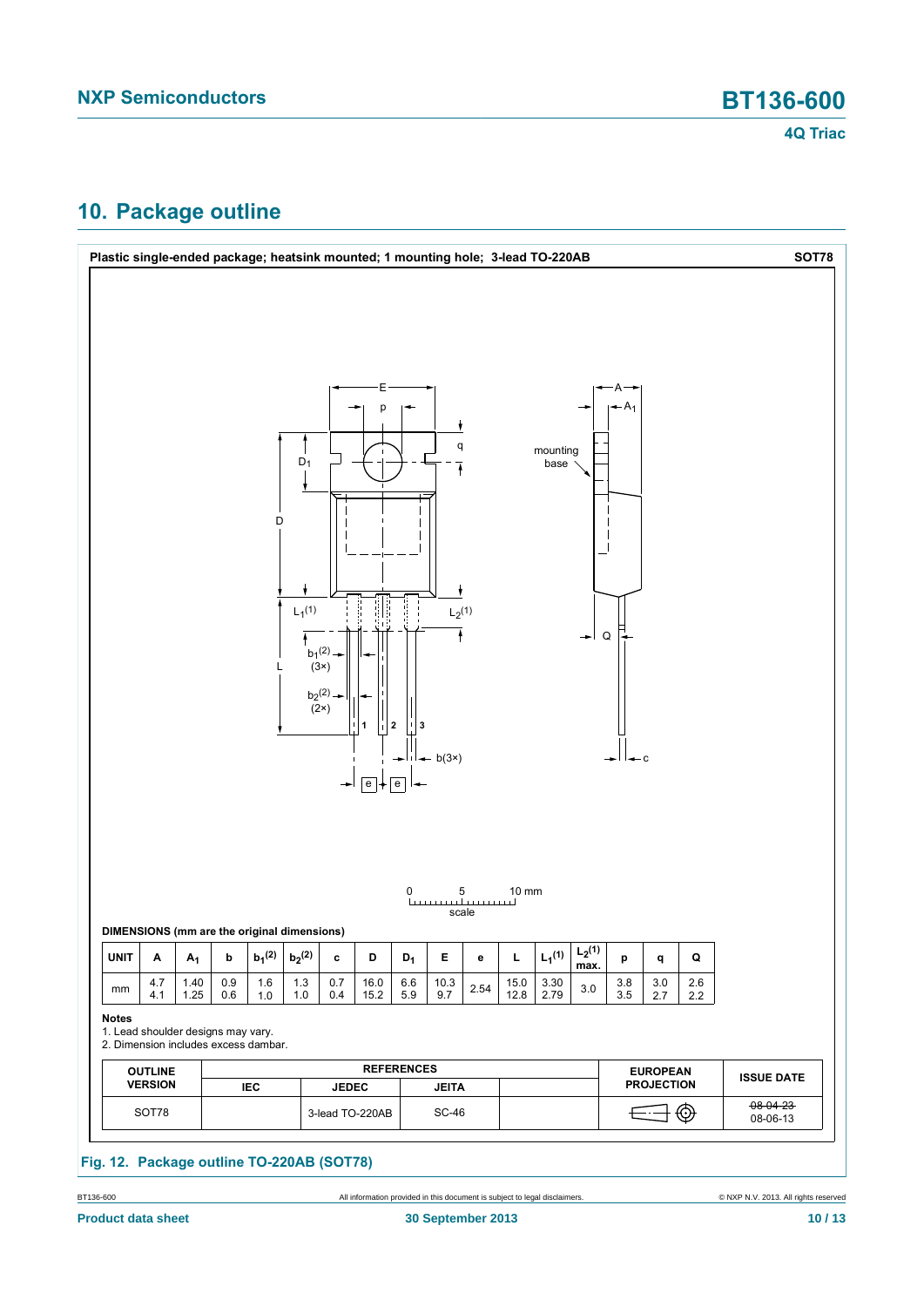### <span id="page-10-1"></span><span id="page-10-0"></span>**11. Legal information**

### <span id="page-10-2"></span>**11.1 Data sheet status**

| <b>Document</b><br>status [1][2]     | <b>Product</b><br>status [3] | <b>Definition</b>                                                                           |
|--------------------------------------|------------------------------|---------------------------------------------------------------------------------------------|
| Objective<br>[short] data<br>sheet   | Development                  | This document contains data from<br>the objective specification for product<br>development. |
| Preliminary<br>[short] data<br>sheet | Qualification                | This document contains data from the<br>preliminary specification.                          |
| Product<br>[short] data<br>sheet     | Production                   | This document contains the product<br>specification.                                        |

[1] Please consult the most recently issued document before initiating or completing a design.

[2] The term 'short data sheet' is explained in section "Definitions".

The product status of device(s) described in this document may have changed since this document was published and may differ in case of multiple devices. The latest product status information is available on the Internet at URL http://www.nxp.com.

### <span id="page-10-3"></span>**11.2 Definitions**

**Preview** — The document is a preview version only. The document is still subject to formal approval, which may result in modifications or additions. NXP Semiconductors does not give any representations or warranties as to the accuracy or completeness of information included herein and shall have no liability for the consequences of use of such information.

**Draft** — The document is a draft version only. The content is still under internal review and subject to formal approval, which may result in modifications or additions. NXP Semiconductors does not give any representations or warranties as to the accuracy or completeness of information included herein and shall have no liability for the consequences of use of such information.

**Short data sheet** — A short data sheet is an extract from a full data sheet with the same product type number(s) and title. A short data sheet is intended for quick reference only and should not be relied upon to contain detailed and full information. For detailed and full information see the relevant full data sheet, which is available on request via the local NXP Semiconductors sales office. In case of any inconsistency or conflict with the short data sheet, the full data sheet shall prevail.

**Product specification** — The information and data provided in a Product data sheet shall define the specification of the product as agreed between NXP Semiconductors and its customer, unless NXP Semiconductors and customer have explicitly agreed otherwise in writing. In no event however, shall an agreement be valid in which the NXP Semiconductors product is deemed to offer functions and qualities beyond those described in the Product data sheet.

### <span id="page-10-4"></span>**11.3 Disclaimers**

**Limited warranty and liability** — Information in this document is believed to be accurate and reliable. However, NXP Semiconductors does not give any representations or warranties, expressed or implied, as to the accuracy or completeness of such information and shall have no liability for the consequences of use of such information. NXP Semiconductors takes no responsibility for the content in this document if provided by an information source outside of NXP Semiconductors.

In no event shall NXP Semiconductors be liable for any indirect, incidental, punitive, special or consequential damages (including - without limitation lost profits, lost savings, business interruption, costs related to the removal or replacement of any products or rework charges) whether or not such damages are based on tort (including negligence), warranty, breach of contract or any other legal theory.

Notwithstanding any damages that customer might incur for any reason whatsoever, NXP Semiconductors' aggregate and cumulative liability towards customer for the products described herein shall be limited in accordance with the *Terms and conditions of commercial sale* of NXP Semiconductors.

**Right to make changes** — NXP Semiconductors reserves the right to make changes to information published in this document, including without limitation specifications and product descriptions, at any time and without notice. This document supersedes and replaces all information supplied prior to the publication hereof.

**Suitability for use** — NXP Semiconductors products are not designed, authorized or warranted to be suitable for use in life support, life-critical or safety-critical systems or equipment, nor in applications where failure or malfunction of an NXP Semiconductors product can reasonably be expected to result in personal injury, death or severe property or environmental damage. NXP Semiconductors and its suppliers accept no liability for inclusion and/or use of NXP Semiconductors products in such equipment or applications and therefore such inclusion and/or use is at the customer's own risk.

**Quick reference data** — The Quick reference data is an extract of the product data given in the Limiting values and Characteristics sections of this document, and as such is not complete, exhaustive or legally binding.

**Applications** — Applications that are described herein for any of these products are for illustrative purposes only. NXP Semiconductors makes no representation or warranty that such applications will be suitable for the specified use without further testing or modification.

Customers are responsible for the design and operation of their applications and products using NXP Semiconductors products, and NXP Semiconductors accepts no liability for any assistance with applications or customer product design. It is customer's sole responsibility to determine whether the NXP Semiconductors product is suitable and fit for the customer's applications and products planned, as well as for the planned application and use of customer's third party customer(s). Customers should provide appropriate design and operating safeguards to minimize the risks associated with their applications and products.

NXP Semiconductors does not accept any liability related to any default, damage, costs or problem which is based on any weakness or default in the customer's applications or products, or the application or use by customer's third party customer(s). Customer is responsible for doing all necessary testing for the customer's applications and products using NXP Semiconductors products in order to avoid a default of the applications and the products or of the application or use by customer's third party customer(s). NXP does not accept any liability in this respect.

**Limiting values** — Stress above one or more limiting values (as defined in the Absolute Maximum Ratings System of IEC 60134) will cause permanent damage to the device. Limiting values are stress ratings only and (proper) operation of the device at these or any other conditions above those given in the Recommended operating conditions section (if present) or the Characteristics sections of this document is not warranted. Constant or repeated exposure to limiting values will permanently and irreversibly affect the quality and reliability of the device.

**Terms and conditions of commercial sale** — NXP Semiconductors products are sold subject to the general terms and conditions of commercial sale, as published at<http://www.nxp.com/profile/terms>, unless otherwise agreed in a valid written individual agreement. In case an individual agreement is concluded only the terms and conditions of the respective agreement shall apply. NXP Semiconductors hereby expressly objects to applying the customer's general terms and conditions with regard to the purchase of NXP Semiconductors products by customer.

**No offer to sell or license** — Nothing in this document may be interpreted or construed as an offer to sell products that is open for acceptance or the

**Product data sheet 30 September 2013 11 / 13**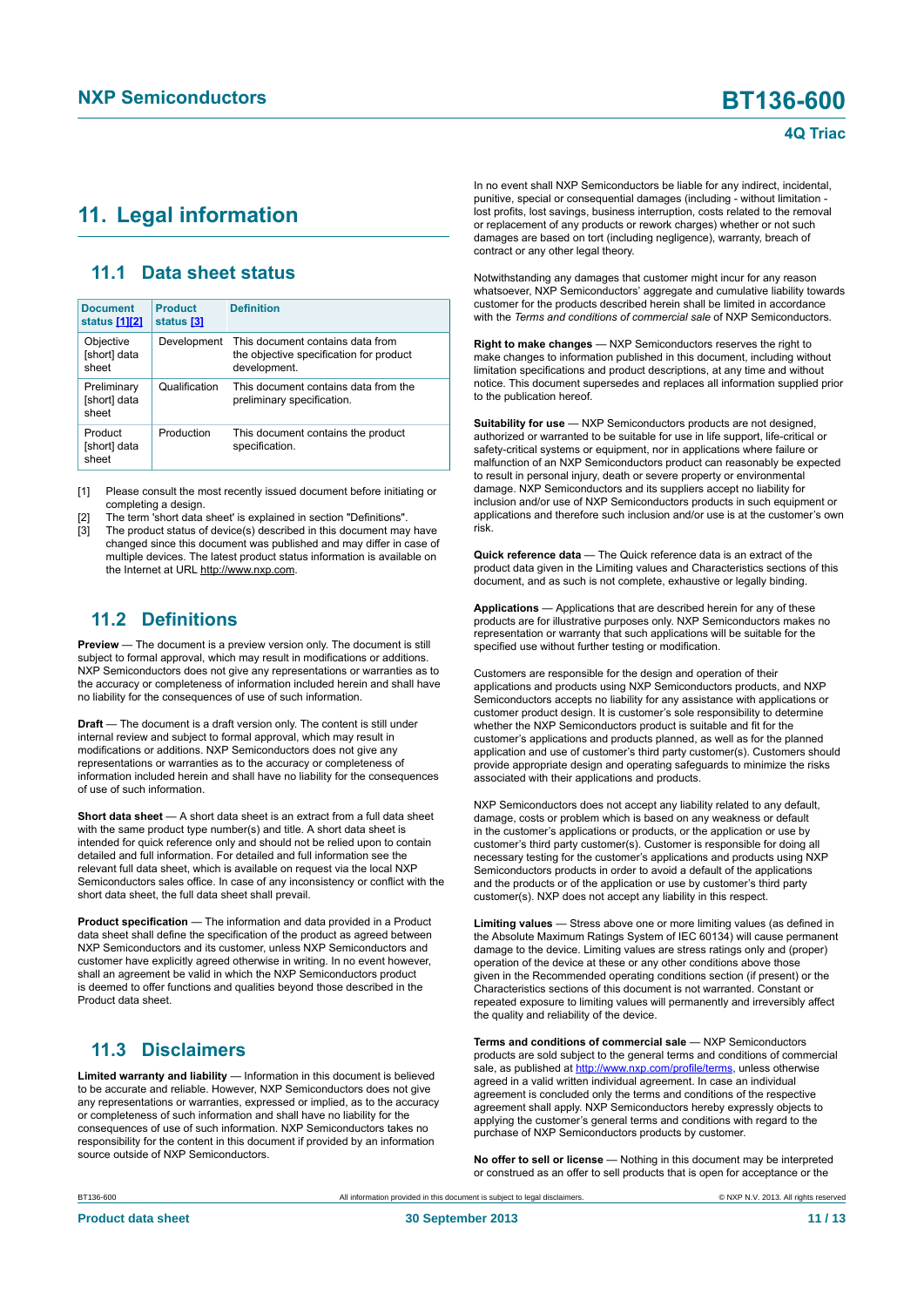grant, conveyance or implication of any license under any copyrights, patents or other industrial or intellectual property rights.

**Export control** — This document as well as the item(s) described herein may be subject to export control regulations. Export might require a prior authorization from competent authorities.

**Non-automotive qualified products** — Unless this data sheet expressly states that this specific NXP Semiconductors product is automotive qualified, the product is not suitable for automotive use. It is neither qualified nor tested in accordance with automotive testing or application requirements. NXP Semiconductors accepts no liability for inclusion and/or use of nonautomotive qualified products in automotive equipment or applications.

In the event that customer uses the product for design-in and use in automotive applications to automotive specifications and standards, customer (a) shall use the product without NXP Semiconductors' warranty of the product for such automotive applications, use and specifications, and (b) whenever customer uses the product for automotive applications beyond NXP Semiconductors' specifications such use shall be solely at customer's own risk, and (c) customer fully indemnifies NXP Semiconductors for any liability, damages or failed product claims resulting from customer design and use of the product for automotive applications beyond NXP Semiconductors' standard warranty and NXP Semiconductors' product specifications.

**Translations** — A non-English (translated) version of a document is for reference only. The English version shall prevail in case of any discrepancy between the translated and English versions.

### <span id="page-11-0"></span>**11.4 Trademarks**

Notice: All referenced brands, product names, service names and trademarks are the property of their respective owners.

**Adelante**, **Bitport**, **Bitsound**, **CoolFlux**, **CoReUse**, **DESFire**, **EZ-HV**, **FabKey**, **GreenChip**, **HiPerSmart**, **HITAG**, **I²C-bus** logo, **ICODE**, **I-CODE**, **ITEC**, **Labelution**, **MIFARE**, **MIFARE Plus**, **MIFARE Ultralight**, **MoReUse**, **QLPAK**, **Silicon Tuner**, **SiliconMAX**, **SmartXA**, **STARplug**, **TOPFET**, **TrenchMOS**, **TriMedia** and **UCODE** — are trademarks of NXP B.V.

**HD Radio** and **HD Radio** logo — are trademarks of iBiquity Digital Corporation.